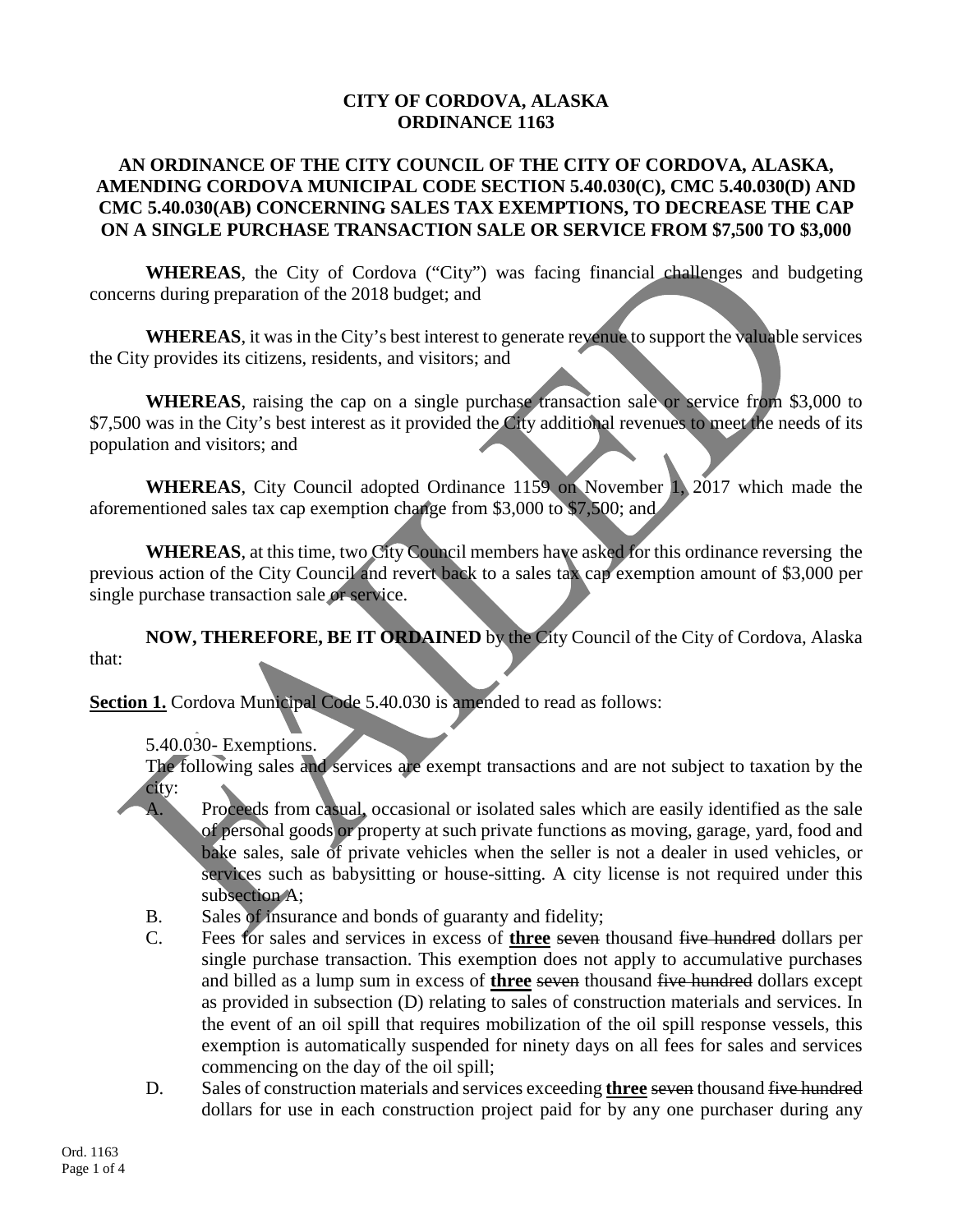twelve consecutive month period; provided, that the purchaser has obtained a building permit from the city prior to the start of the project and all receipts for construction materials and services clearly show the building permit number. Construction materials are those items becoming a permanent part of the structure. Purchaser may pay all sales tax on such materials and services and may apply for a refund as set out in [Section 5.40.042] or may pre-pay applicable city sales tax in advance and receive an exemption card;

- E. Gross receipts or proceeds derived from servicing, freezing, storing, handling or wharfing of fisheries commodities awaiting shipment or in the process of being shipped;
- F. Gross receipts or proceeds derived from sales or services which the municipality is prohibited from taxing under the laws of the state, or under the laws and the Constitution of the United States, including but not limited to:

1. Sales by the U.S. Postal Service,

2. Sales of any items purchased with food coupons, food stamps or other type of certificate issued under 7 U.S.C. Sections 2011-2025 (Food Stamp Act),

3. Purchases made under the authority of or made with any type of certificate issued pursuant to 42 U.S.C. Sections 1771-1789 (Child Nutrition Act of 1966),

4. Interstate sales,

5. Air transportation including that portion of any chartered fishing or hunting expedition which covers the cost of air transportation,

6. Gross receipts or proceeds derived from sales to the United States, state, city or any political department thereof;

- G. Gross receipts or proceeds from the transportation (including freight and shipping charges), loading, unloading or storing of cargo from marine vessels or aircraft in foreign, interstate or intrastate commerce;
- H. Services of a person licensed or certified by the state of Alaska as a doctor of medicine and surgery, a doctor of osteopathy and surgery, a doctor of veterinary medicine, a chiropractor, a dentist, a naturopath, an optometrist, an audiologist, a hospital, an occupational therapist, a physical therapist, a massage therapist or a licensed or practical nurse; provided, that the service is within the scope of the state license or certificate;
- I. Services of a person licensed or certified by the state of Alaska as a psychologist or psychological associate, a clinical social worker, an alcohol and drug counselor, or a marital and family therapist;
- J. Fees for supplies, equipment and services provided by a hospital, medical clinic or dental clinic for patient treatment including laboratory and x-ray services;
- K. Gross receipts or proceeds of the retail sale of prescription drugs;
- L. Sale of cemetery plots, caskets, funeral and burial related items and the services by a funeral home;
- M. Commissions received by travel agencies for their services that are not set by and billed by the travel agencies. Service charges set by and billed by the travel agencies are not exempt from taxation under this chapter;
- N. Dues or fees to clubs, labor unions or fraternal organizations;
- O. Fees and charges for extracurricular activities or events promoted or undertaken by educational or student organizations;
- P. Sales by any student organization, parent/teacher organization or booster club recognized by the school or educational organization in which it operates, which proceeds are utilized to further the purposes for which the organization was formed;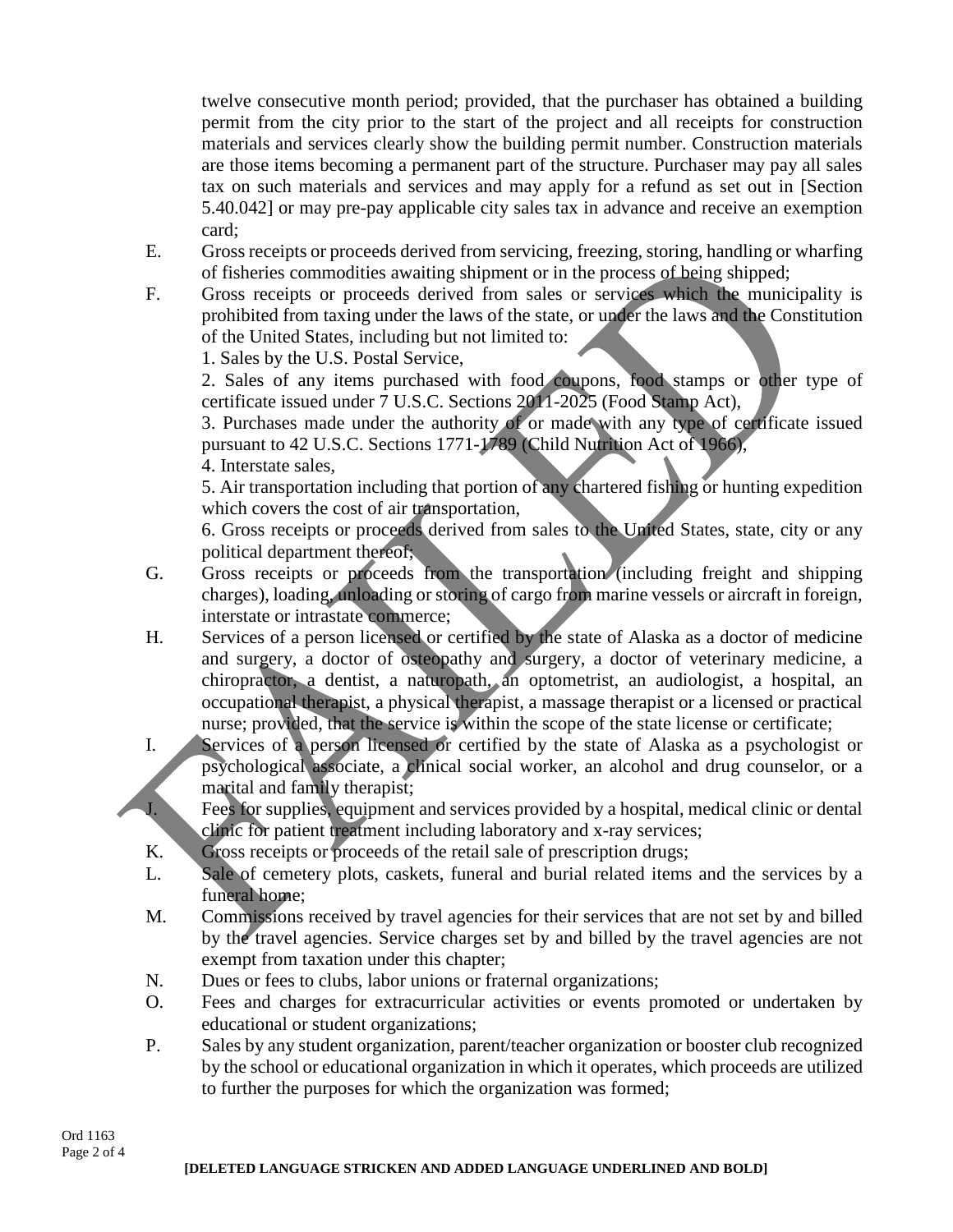- Q. Sales and services by schools or other educational organizations made in the course of their regular functions and activities, which proceeds are utilized to further the purposes for which such organization was formed;
- R. Sales of food at educational and hospital cafeterias and lunchrooms which are operated primarily for staff and/or students, and which are not operated for the purpose of sale to the general public for profit;
- S. Sales, services and rentals by or to religious organizations which have obtained a  $501(c)(3)$  or  $501(c)(4)$  exemption certificate from the Internal Revenue Service and which are made in the normal conduct of religious activity; provided, the income from the exempt transaction is also exempt from federal income taxation;
- T. Sales, services and rentals by or to scouting, 4H or similar youth organizations which have obtained a 501(c)(3) or 501(c)(4) exemption certificate from the Internal Revenue Service and which are made in the normal conduct of activity; provided, the income from the exempt transaction is also exempt from federal income taxation;
- U. Sales, services and rentals by or to benevolent or civic organizations which have obtained a  $501(c)(3)$  or  $501(c)(4)$  exemption certificate from the Internal Revenue Service and which are made in the normal conduct of activity; provided, the income from the exempt transaction is also exempt from federal income taxation and the income is donated to a charity. Such organizations shall pay the sales taxes at the time of purchase and shall apply to the city for a refund as provided in Section 5.40.040;
- V. Proceeds from contract services provided by a state-licensed child care contractor;
- W. Proceeds from contract services provided by a person for the purpose of taking temporary care of minors for another person;
- X. Proceeds from products sold as wholesale sales to businesses designated by the state of Alaska as wholesalers. These include the sales of goods, wares, or merchandise to a retail dealer, manufacturer, or contractor, for resale within the city as is or incorporated into a product or commodity to be sold by the dealer, manufacturer or contractor within the city, if the subsequent sale is subject to the city sales tax. In this connection a retailer must stock that merchandise for resale, display the same to the public and hold himself out as regularly engaged in the business of selling such products;
- Y. Proceeds from products sold for resale:
	- 1. Sales of goods, wares or merchandise to a retail dealer, manufacturer or contractor, for resale within the city as is or incorporated into a product or commodity to be sold by the dealer, manufacturer or contractor within the city, if the subsequent sale is subject to the city sales tax. The product must be an item that is sold as part of the reseller's primary business and must be of such nature that it can be purchased by the general public in a transaction that is not dependent upon the purchase of another product or service,
	- 2. Goods, wares or merchandise that can be purchased only as part of a package purchase of services, such as a bed-and-breakfast or a fishing or hunting charter and not by the general public as separate and individual items are not exempt under this chapter,
	- 3. Food products that are purchased for resale must be purchased and sold as is or prepared in a kitchen that is DEC-certified in order to qualify for sales tax exemption. Proof of certification must be available upon request;
- Z. Proceeds from services for resale: Services that are provided by a subcontractor to a contractor for a third party is considered services for resale and is exempt from taxation;
- AA. Sales of real property. Rentals of real property are not exempt from taxation by the city.